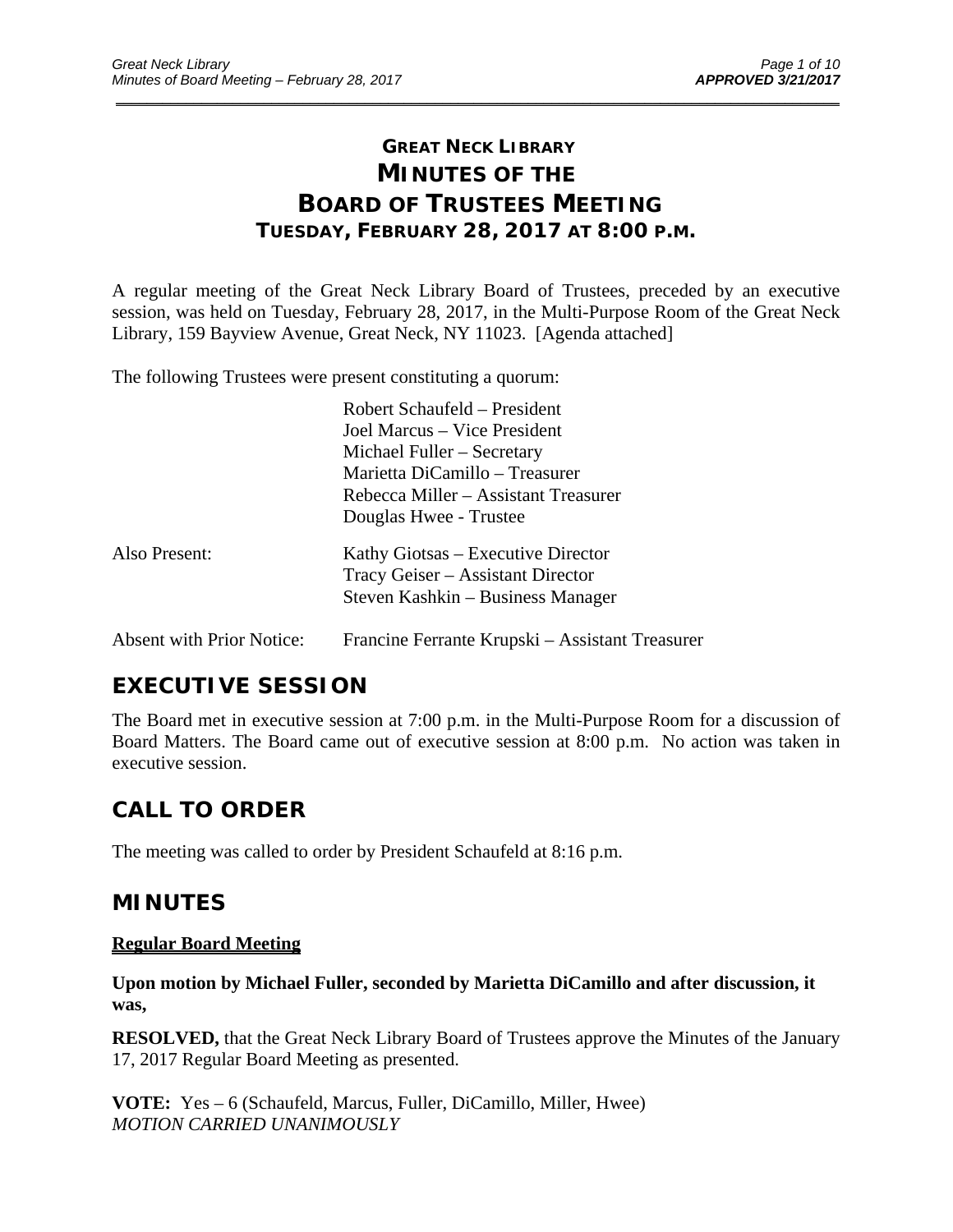# **TREASURER'S REPORT**

### **Upon motion by Marietta DiCamillo, seconded by Joel Marcus and after discussion, it was,**

**RESOLVED,** that the Great Neck Library Board of Trustees accept the following financial reports which have been reviewed by the Treasurer:

- February 28, 2017, Treasurer's Report;
- Warrant dated January 7, 2017 through February 10, 2017, which has been reviewed by the Treasurer, the sums set against their respective names, amounting in the aggregate to \$285,895.50.
- Payroll Warrants for pay dates January 5 and January 19, 2016, which have been reviewed by the Treasurer, (in the amounts of \$124,247.54 and \$133,928.70, respectively,) for a total of \$258,176.24.

**VOTE:** Yes – 6 (Schaufeld, Marcus, Fuller, DiCamillo, Miller, Hwee) *MOTION CARRIED UNANIMOUSLY* 

# **PAYROLL CHANGES**

**Upon motion by Marietta DiCamillo, seconded by Michael Fuller, and after discussion, it was,** 

**RESOLVED,** that the Great Neck Library Board of Trustees accept the Payroll Changes report of January 19, 2017 through January 31, 2017, which have been reviewed by the Finance Committee.

**VOTE:** Yes – 6 (Schaufeld, Marcus, Fuller, DiCamillo, Miller, Hwee) *MOTION CARRIED UNANIMOUSLY* 

*Public Comment: M. Wohlgemuth* 

## **REPORTS**

### **Branch Committee**

Trustee Fuller reported that a meeting was not held in the month of February. Trustee Fuller will seek approval from the Board of Trustees to hold an open style public meeting on March  $20<sup>th</sup>$  at the Station Branch. At this meeting, he will focus on improvements for the Station Branch and the public will be invited for a discussion of ideas and suggestions.

### **Main Building Committee**

President Schaufeld reported that the Main Building Committee met earlier in the month and a meeting of the Landscaping Committee was held on February  $27<sup>th</sup>$ . The final landscaping plan requires approval from the Board to proceed.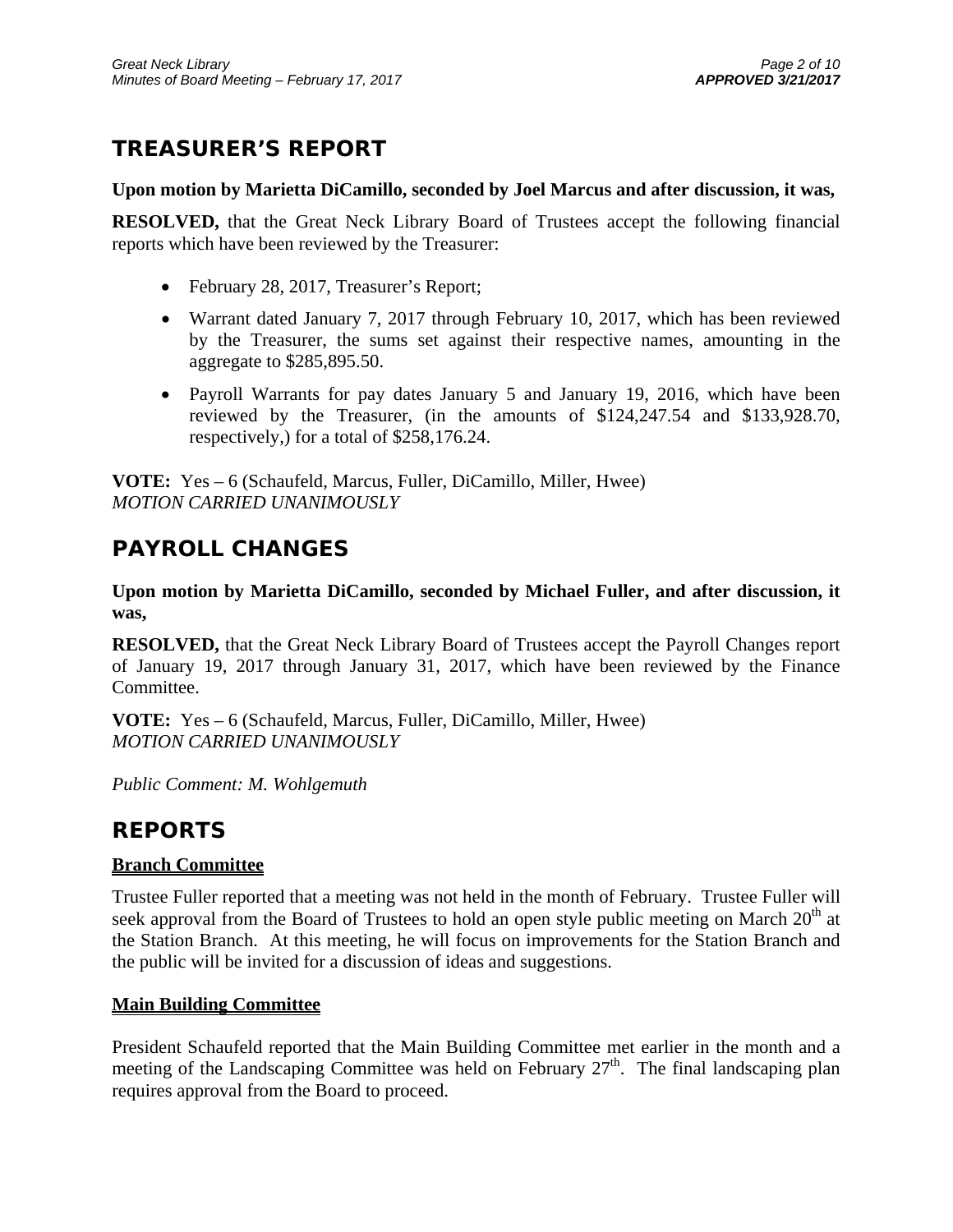At the Main Library, the punch list is still being worked on. Additional shelving has been requested and will be voted on at this evening's Board meeting. The security system is in place and books are being returned to the shelves. A potential location for a book drop has been agreed upon but we await an approval letter from our Insurance carrier confirming that we are in accordance with policy regulations.

Trustee DiCamillo asked that Executive Director Kathy Giotsas provide an updated count of the boxes of books still remaining to be shelved to the Board of Trustees by the end of the week. Trustee DiCamillo also asked that requests for items such as an outside bench, healthy vending machines items, etc. be referred to the Main Building Committee and added to the next meeting agenda.

Trustee Hwee asked for clarification on the mezzanine shelving; is it additional shelving or is it swap shelving? Executive Director Giotsas explained that it is swap shelving. Additional Children's shelving was also discussed.

Trustee Hwee requested a copy of the RFP for the IT Consultant and the work logs. Executive Director Giotsas was requested to provide this to Trustee Hwee. The contract, terms and conditions of the IT Consultant were also discussed.

*Public Comment(s): N. Penner, R. Gilliar, M. Wohlgemuth* 

### **Policy Committee**

Vice President Marcus reported that a committee meeting is scheduled for March 1, 2017 at the Main Library.

### *Public Comment: N. Penner*

### **Programming Committee**

Trustee Ferrante-Krupski was not in attendance. The next committee meeting is scheduled for March  $22<sup>nd</sup>$  at the Main Library.

### **Fundraising Committee**

Trustee Ferrante-Krupski was not in attendance. The next committee meeting is scheduled for March  $2<sup>nd</sup>$  at the Main Library.

### **Long Range Planning Committee**

Vice President Marcus reported that a committee meeting is scheduled for March 6, 2017 at the Main Library. A suggestion was made that Past Committee Chair Varda Solomon be contacted for knowledge, background on prior committee happenings.

### **Staff Reports**

*Public Comment: N. Penner*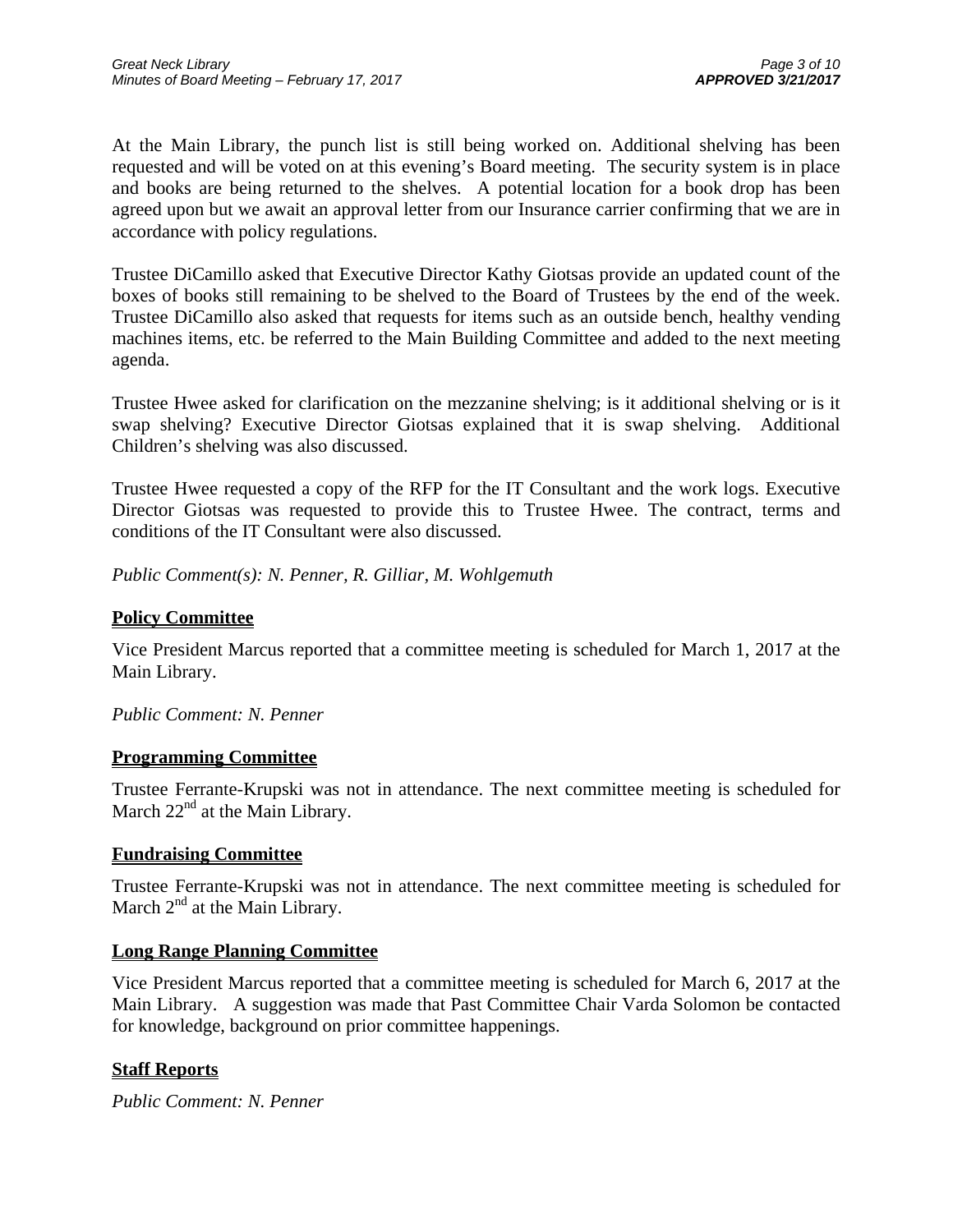### **Assistant Director's Report**

Assistant Director Tracy Geiser reported that a candidate has been selected to run the Lakeville Branch. With the Board's approval, her start date will be March  $6<sup>th</sup>$ , 2017.

### *Public Comment: N. Camastro*

Text of the Assistant Director's written report dated February 28, 2017 below:

#### **STAFFING:**

I'd like to welcome our new staff members who joined us for the new year: Steve Kashkin (Business Manager); Donna Litke (Programming/Outreach Coordinator); Adam Hinz (Youth Services Coordinator).

We have also hired two new part-time Reference Librarians who have entered in to their positions with enthusiasm; Christy Orquera and Dawn Moynihan. Both librarians will be working throughout each of the branches.

I am also very happy to announce that we have chosen a wonderful candidate as our new Branch Head at Lakeville. She will do Ruth proud and will be an asset to the Lakeville community. I am looking forward to working with her and seeing where she and the staff take the Lakeville Branch.

As usual I have continued working with the branches and department heads on filling the rest of their staff vacancies.

I have been and will continue to work with Steve, our new Business Manager to make sure that all of the new staff schedules are correct for payroll.

#### **MAIN:**

Wonderful News! We officially received our Certificate of Occupancy on January 11<sup>th</sup>.

We are at the very end of our punchlist with VRD. I am continuing to work with Charlie on this. Vinny from VRD will be changing out our locks on Wednesday, February 22. He is currently waiting for a piece that he had ordered for the carpet by the main stairs. As soon as this piece is ordered the carpet company will be in to fix the problem.

On January 12, Charlie, Ever and myself were trained by John from JNS on the cooling equipment in the Mechanical Room.

On January 17-18, Charlie, Ever and myself attended a Facilities Management course in Hauppauge. It was a 2 day workshop that covered questions on a variety of facility management "hot buttons" — OSHA requirements, safety issues, risk/security plans, and etc. We met other facility managers from different organizations and learned how they solve problems, deal with crises, and handle complaints. We also learned how to put together a plan for emergencies.

Jeff from KI (furniture company) came in January 26-27, to fix broken chair leg issues that we were having with some of the black net chairs. The legs on all chairs were replaced and we have not had any problems with them since then.

Bayview Landscaping came on January  $27<sup>th</sup>$  to paint directional arrows in the parking lot for us. Shelvers and clerks continue working to put the items back on the shelves. Duplicates and other carefully selected items will be transferred to each of the branches to help with their collections as well.

#### **BRANCHES:**

Station's non-fiction collection has been supplemented with fifty boxes from the collection at Main. This was done thanks to Wanda and Marleen. The Children's collection is being ordered for and will hopefully be full again soon.

Parkville's non-fiction collection has been supplemented with thirty boxes from the collection at Main. Marleen and Wanda are currently working on this project.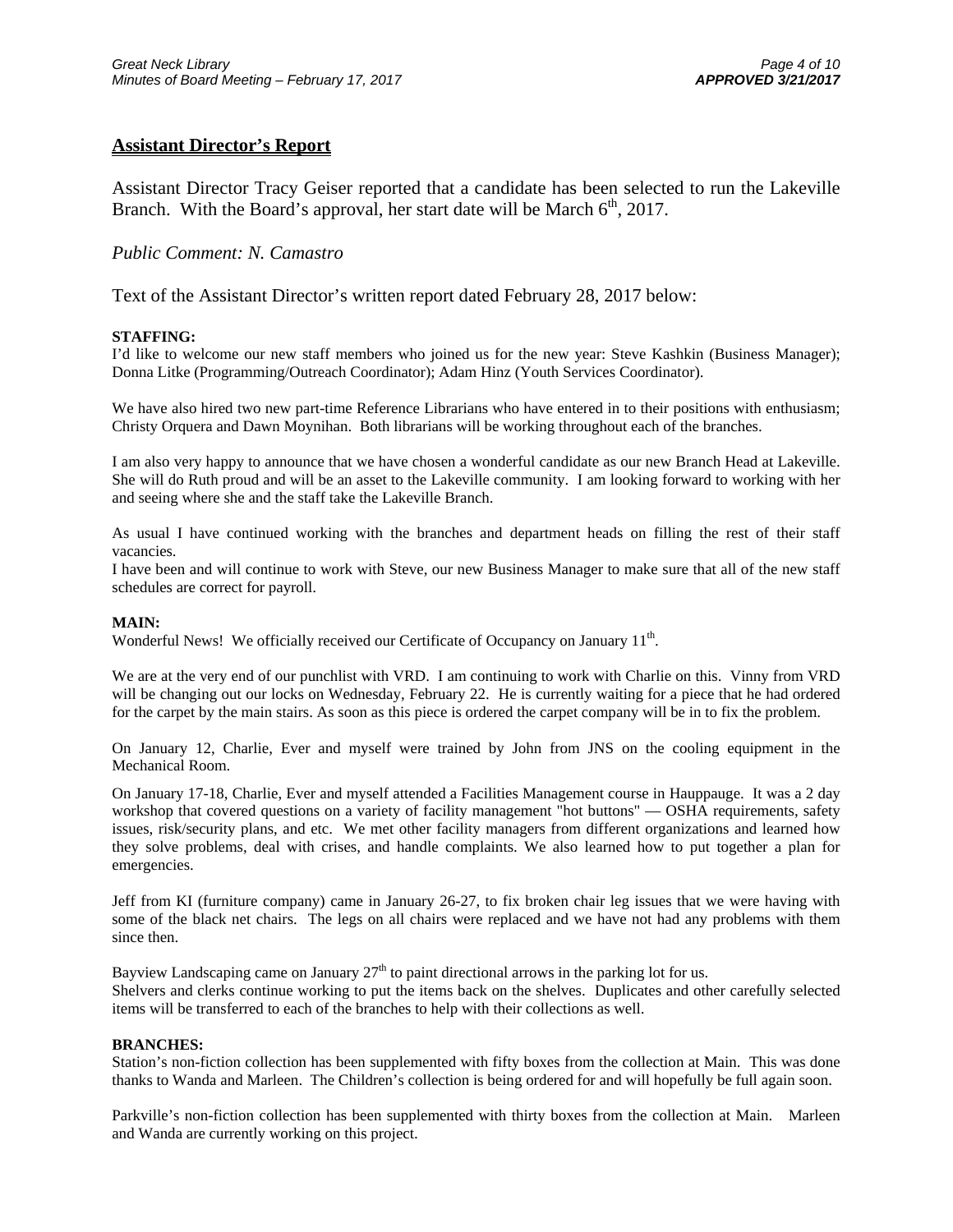### **Executive Director's Report**

Executive Director Kathy Giotsas reported that staff is working hard to return all books to the shelves.

### *Public Comment: R. Gillar*

#### Text of the Executive Director's written report dated February 23, 2017 below:

#### **ADMINISTRATION**

This past month we continued interviewing to fill vacancies and have been successful in finding qualified individuals. We also met with patrons that wanted to voice their opinion on likes and dislikes about the new building. In most cases the feedback has been positive.

With the new organizational chart senior management has been working with all departments to create monthly meetings that will enable better communication flow.

- Director will meet individually with Coordinators and Business Manager monthly to go over anything that needs to be addressed by management, committees or board
- Coordinators will meet monthly with individual managers to go over anything that needs to be addressed by management and/or committee
- Managers meet with their staff as a group monthly to go over past and future department work
- The Director will meet with all Coordinators, Assistant Director and Business Manager together once a month
- There will also be system wide staff meeting every two months.

We are currently working will PEAR HR Solutions to set up systems for HR. We are looking at scanning services for personnel and creating automated forms for new hires. Pear HR will be meeting the Staff at the next staff meeting to discuss their services and how they can help the staff and management.

We are also still working on the schedules to ensure that we have enough coverage for sick, vacation and personal time.

#### **BUILDING**

Tracy has been working on getting the punch list finished. I have been working with Charles Segal, Esq. to send letters to the contractor to get the punch list done in a timely fashion.

The security system is in place and staff will start using the key cards on February 27, 2017. We did run into the issue of the automatic doors and the sensors, if we drill the sensors into the doors it may void the warrantee on the doors. We are looking at other options and/or a workaround.

Adam Hinz has been working with Deidre Goode to meet the needs of the parents in the Children's Department. So far we have gotten positive responses.

#### **PERSONNEL**

This past month we have been interviewing for several positions and have given offers to the following:

- Levels Manager
- Business Manager
- Two Part-Time Librarians
- Lakeville Branch Manager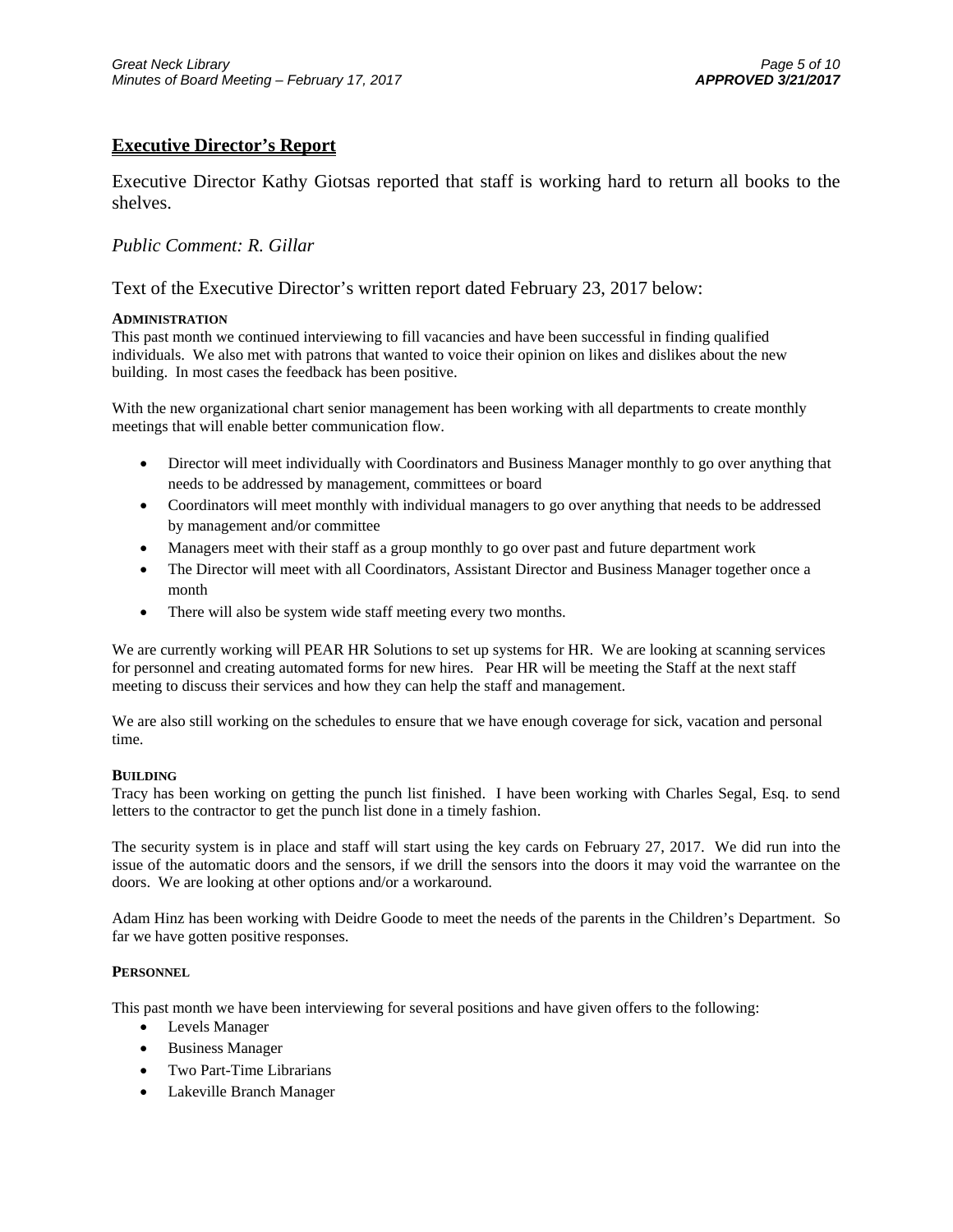All the candidates have accepted their positions. All of the candidates that have started have been doing well and have acclimated themselves to their new position.

#### **RELOCATION**

We are progressing with the shelving of the boxes and have stopped weeding. We have taken several boxes to Station and Parkville to make sure that all their shelves are full. We are doing an estimated 13 boxes a day, moving them from the book room to the shelves.

The cage in the book room is empty and the garage has been cleaned out. We will start filling the cage with things from the garage and other offices that have been designated for the cage. We hope to get VRD in to do the cage for the garage in the next few weeks.

#### **TECHNOLOGY**

We have been using the community room with the new equipment and it has been easy to use. The IT consultant will be reconfiguring one of our old services to use in levels for broadcasting media. Adam is also looking to get the Stem Lab going.

I have been calling other libraries regarding RFID and found out that some of the issues that existed do not pertain to us or have been resolved. All libraries that were called said it was worth spending the funds. We also have \$100,000 in grant fund that are earmarked for the project.

## **OLD BUSINESS**

### **(a) RFID-Discussion Update on AMH System**

Executive Director Kathy Giotsas reported that she contacted other libraries regarding RFID per the Board's request. She was informed that the main problems occurred with the Coin Operating Machine and ALIS. She believes these issues have been resolved but pointed out that we are not looking to purchase/install the Coin Operating Machine. No issues have been reported on the RFID system and the AMH System.

Trustee Hwee was concerned with ways the RFID System could be compromised for check in/check out. Trustee DiCamillo explained that it has many benefits other than circulation. It also useful for inventory and security purposes.

*Public Comment: N. Penner* 

## **NEW BUSINESS**

### **Public Meeting for Station Branch**

Trustee Fuller explained that he was unaware Board permission was necessary when the Branch Committee meeting at Lakeville turned into an open style public meeting this past December. However, the meeting proved productive to dispel rumors of the branch closing and in fielding of expansion ideas.

He requested Board permission to hold an open style public meeting at the Station Branch on March  $20<sup>th</sup>$ . The Board was unopposed to this request as long as the pre-conditions of a prior meeting to set an agenda be scheduled and that the entire Board of Trustees are notified of meeting dates.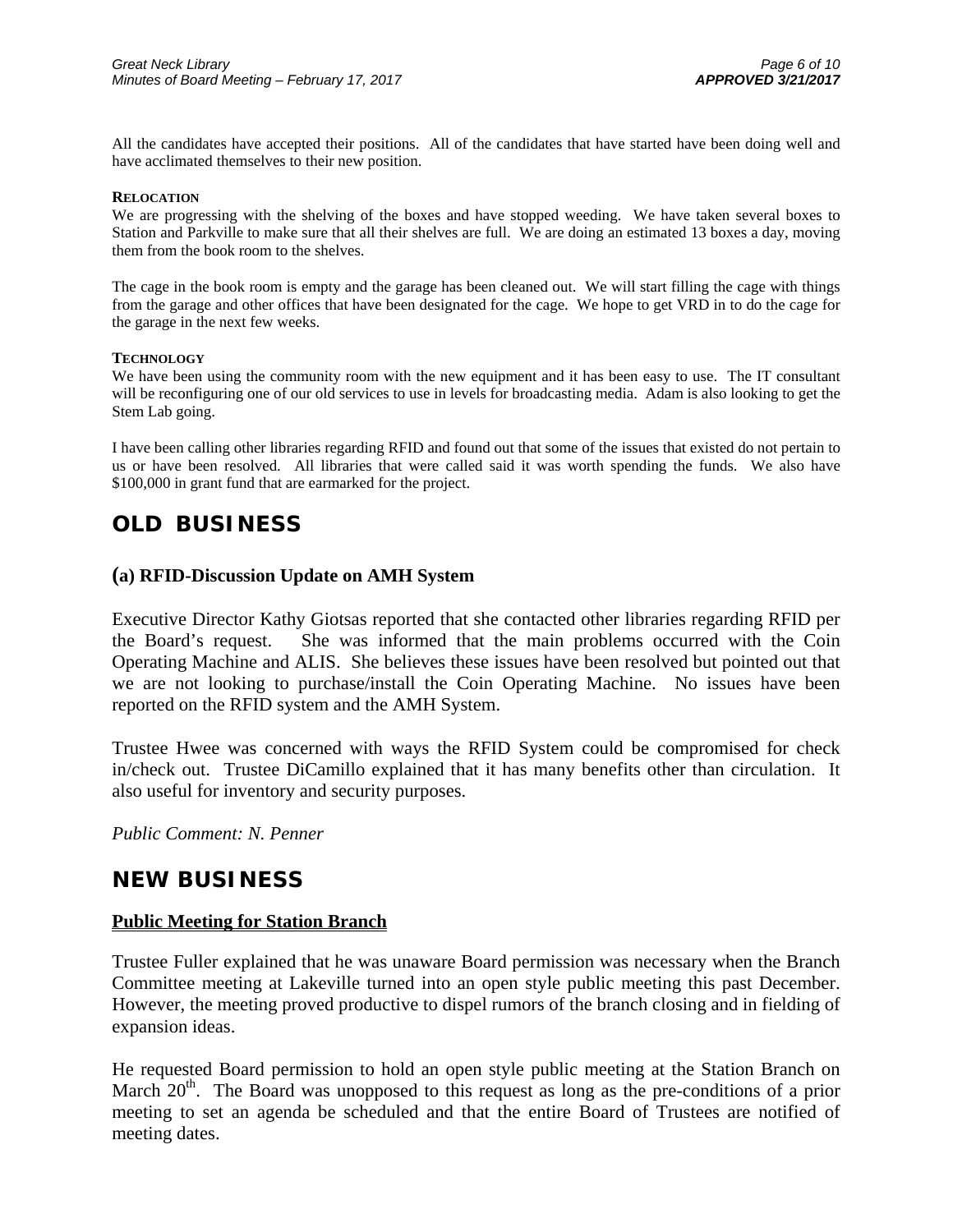*Public Comment: R. Gilliar* 

### **Appointment to Lakeville Branch**

### **Upon motion by Marietta DiCamillo, seconded by Joel Marcus, and after discussion, it was,**

**RESOLVED,** that the Great Neck Library Board of Trustees approve the appointment of Alana Mutum for the purpose of running the Lakeville Branch with title to be determined for a three year term with a six month probationary period and annual reviews to assess performance and salary increases, effective March 6, 2017, at an annual salary of \$65,000.00.

**VOTE:** Yes – 6 (Schaufeld, Marcus, Fuller, DiCamillo, Miller, Hwee) *MOTION CARRIED UNANIMOUSLY* 

### **Approval of Curb Cut at the Main Library**

**Upon motion by Douglas Hwee, seconded by Marietta DiCamillo, and after discussion, it was,** 

**MOVED,** that the Great Neck Library Board of Trustees approve Castle Industries, Inc. to install curb cuts at the Main Library in the amount of \$2,000.00; such funds to be taken from the Main Building and Special Services Fund.

After discussion, the motion was amended. **Upon motion by Douglas Hwee, seconded by Marietta DiCamillo, and after discussion, it was,** 

**RESOLVED,** that the Great Neck Library Board of Trustees approve Castle Industries, Inc. to install curb cut at the Main Library in the amount not to exceed \$2,000.00; such funds to be taken from the Main Building and Special Services Fund.

**VOTE:** Yes – 6 (Schaufeld, Marcus, Fuller, DiCamillo, Miller , Hwee) *MOTION CARRIED UNANIMOUSLY* 

*Public Comment(s): C. Wohlgemuth, N. Penner* 

### **Approval of Additional Shelving**

### **Upon motion by Joel Marcus, seconded by Marietta DiCamillo, and after discussion, it was,**

**MOVED,** that the Great Neck Library Board of Trustees approve the purchase of additional shelving for the Children's room and the Media room at the Main Library from Creative Library Concepts in the amount not to exceed \$21,830.00; funds to be taken from the Main Building and Special Services Fund.

After discussion, the motion was amended. **Upon motion by Joel Marcus, seconded by Marietta DiCamillo, and after discussion, it was,**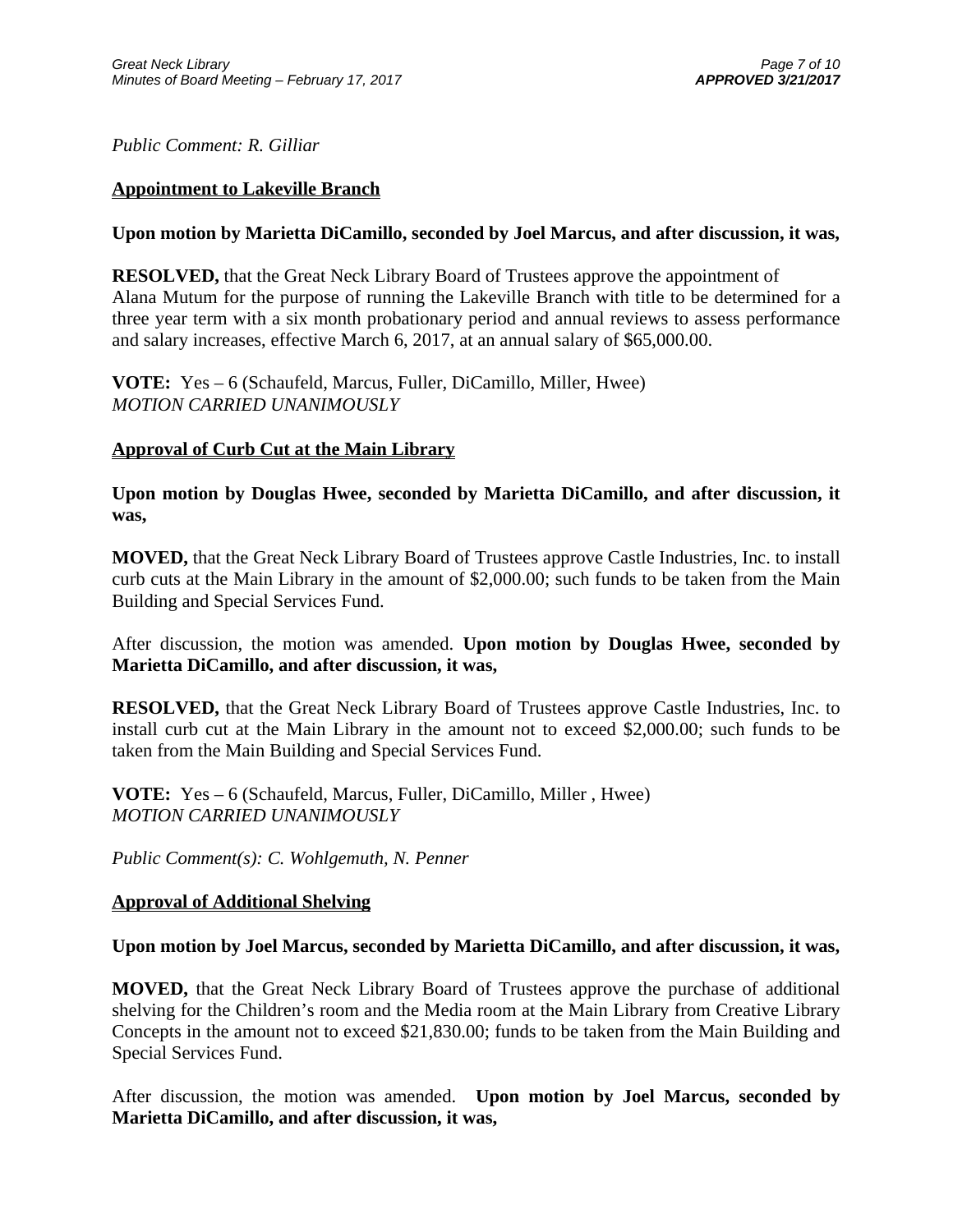**RESOLVED,** that the Great Neck Library Board of Trustees approve the purchase of additional shelving for the Children's room and the Media room at the Main Library from Creative Library Concepts in the amount of \$21,830.00; funds to be taken from the Main Building and Special Services Fund.

### **VOTE:** Yes – 6 (Schaufeld, Marcus, Fuller, DiCamillo, Miller, Hwee) *MOTION CARRIED UNANIMOUSLY*

### **Credit for Projection Screen**

This item was stricken from the agenda.

Business Manager Steve Kashkin was asked to investigate the exact credit amount and that it appear on the next Board Agenda.

### **Approval of Final Landscaping Plan**

This item was stricken from the agenda and referred to the Finance Committee.

### **Service Contract for Automatic Doors**

### **Upon motion by Rebecca Miller, seconded by Michael Fuller, and after discussion, it was,**

**MOVED,** that the Great Neck Library Board of Trustees approve the Pro Active Gold service contract with ASSA ABLOY Entrance Systems, Inc. for the sliding doors at the Main Library in the amount of \$2,400.00 for one year; such funds to be taken from the Main Building and Special Services Fund.

After discussion, the motion was amended. **Upon motion by Rebecca Miller, seconded by Michael Fuller, and after discussion, it was,** 

**RESOLVED,** that the Great Neck Library Board of Trustees approve the Pro Active Gold service contract with ASSA ABLOY Entrance Systems, Inc. for the sliding doors at the Main Library in the amount of \$2,400.00 for one year; such funds to be taken from the Service Contract Expense Line.

**VOTE:** Yes – 6 (Schaufeld, Marcus, Fuller, DiCamillo, Miller, Hwee) *MOTION CARRIED UNANIMOUSLY* 

*Public Comment: N. Penner* 

*Board Comment: Trustee Hwee asked for multi-year quote.*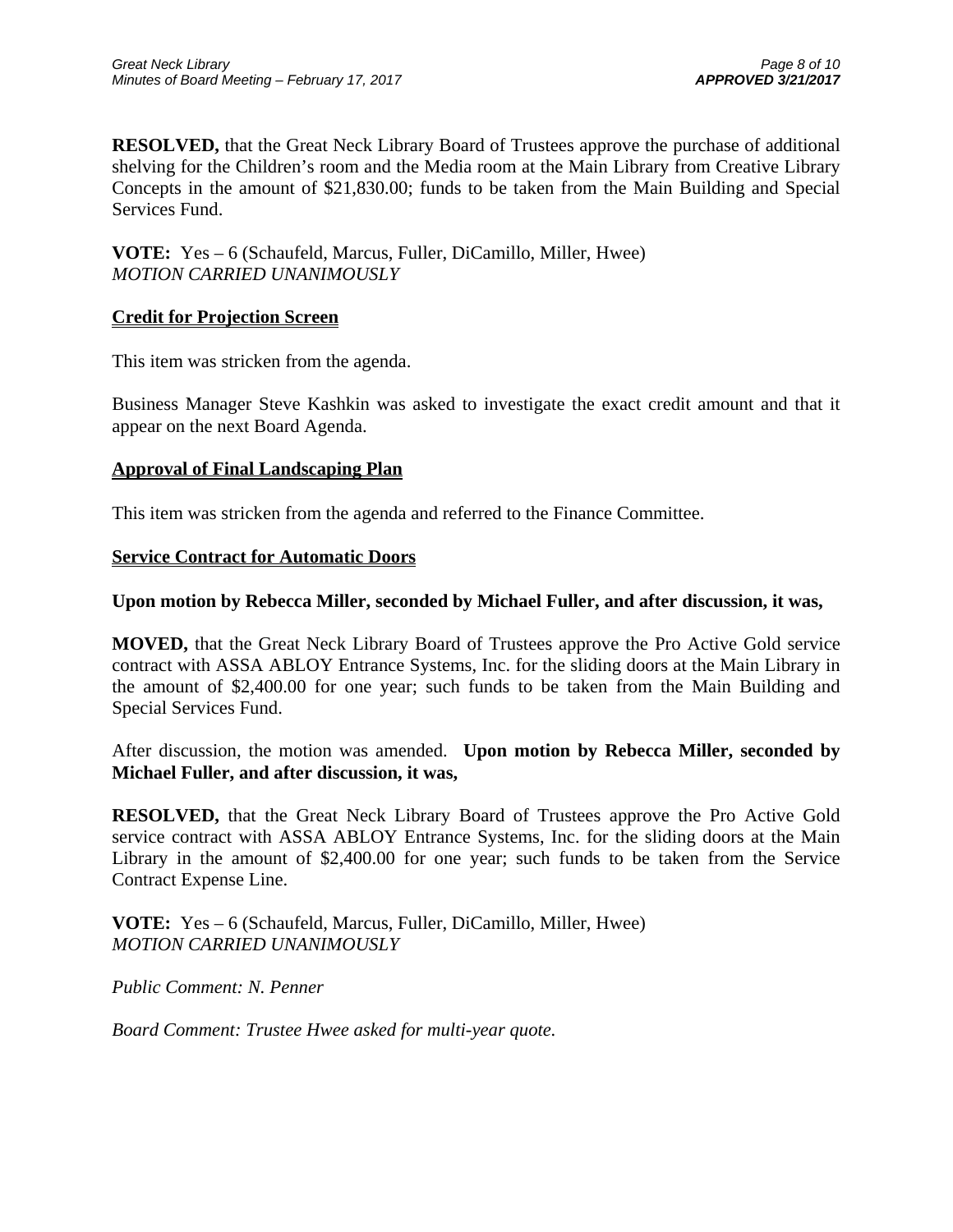### **Acceptance of SPOT Printing**

**Upon motion by Douglas Hwee, seconded by Marietta DiCamillo, and after discussion, it was,** 

**MOVED,** that the Great Neck Library Board of Trustees approve the purchase of SPOT Printing for the Great Neck Library from Librarica LLC in the amount of \$6,420.00; funds to be taken from the Automated Library Fund.

After discussion, the motion was amended. **Upon motion by Douglas Hwee, seconded by Marietta DiCamillo, and after discussion, it was,** 

**RESOLVED,** that the Great Neck Library Board of Trustees approve the purchase of SPOT Printing for the Great Neck Library from Librarica LLC in the amount of \$6,420.00; funds to be taken from the Computer Software Expense Line.

**VOTE:** Yes – 6 (Schaufeld, Marcus, Fuller, DiCamillo, Miller, Hwee) *MOTION CARRIED UNANIMOUSLY* 

### **Amend January Resolution for Security Company**

**Upon motion by Michael Fuller, seconded by Marietta DiCamillo, and after discussion, it was,** 

**MOVED,** that the Great Neck Library Board of Trustees amend the prior resolution of January 17, 2017 and hire Security USA at the rate of \$20.00 per hour, figure not to exceed \$9,500.00 annually, for security at the Main Library on Friday and Saturday evenings when Levels is in session, to be charged to the Service Contract line of the Budget, pending contract review by legal.

After discussion, the motion was amended. **Upon motion by Michael Fuller, seconded by Marietta DiCamillo, and after discussion, it was,** 

**RESOLVED,** that the Great Neck Library Board of Trustees amend the prior resolution of January 17, 2017 and hire Security USA at the rate of \$20.00 per hour, not to exceed \$9,500.00 annually, for security at the Main Library on Friday and Saturday evenings when Levels is in session, to be charged to the Service Contract line of the Budget.

**VOTE:** Yes – 6 (Schaufeld, Marcus, Fuller, DiCamillo, Miller, Hwee) *MOTION CARRIED UNANIMOUSLY* 

### **Acceptance of Drum Set Donation to Levels**

**Upon motion by Joel Marcus, seconded by Marietta DiCamillo, and after discussion, it was,** 

**RESOLVED,** that the Great Neck Library Board of Trustees accept the donation of a drum set to Levels from Emi Schaufeld.